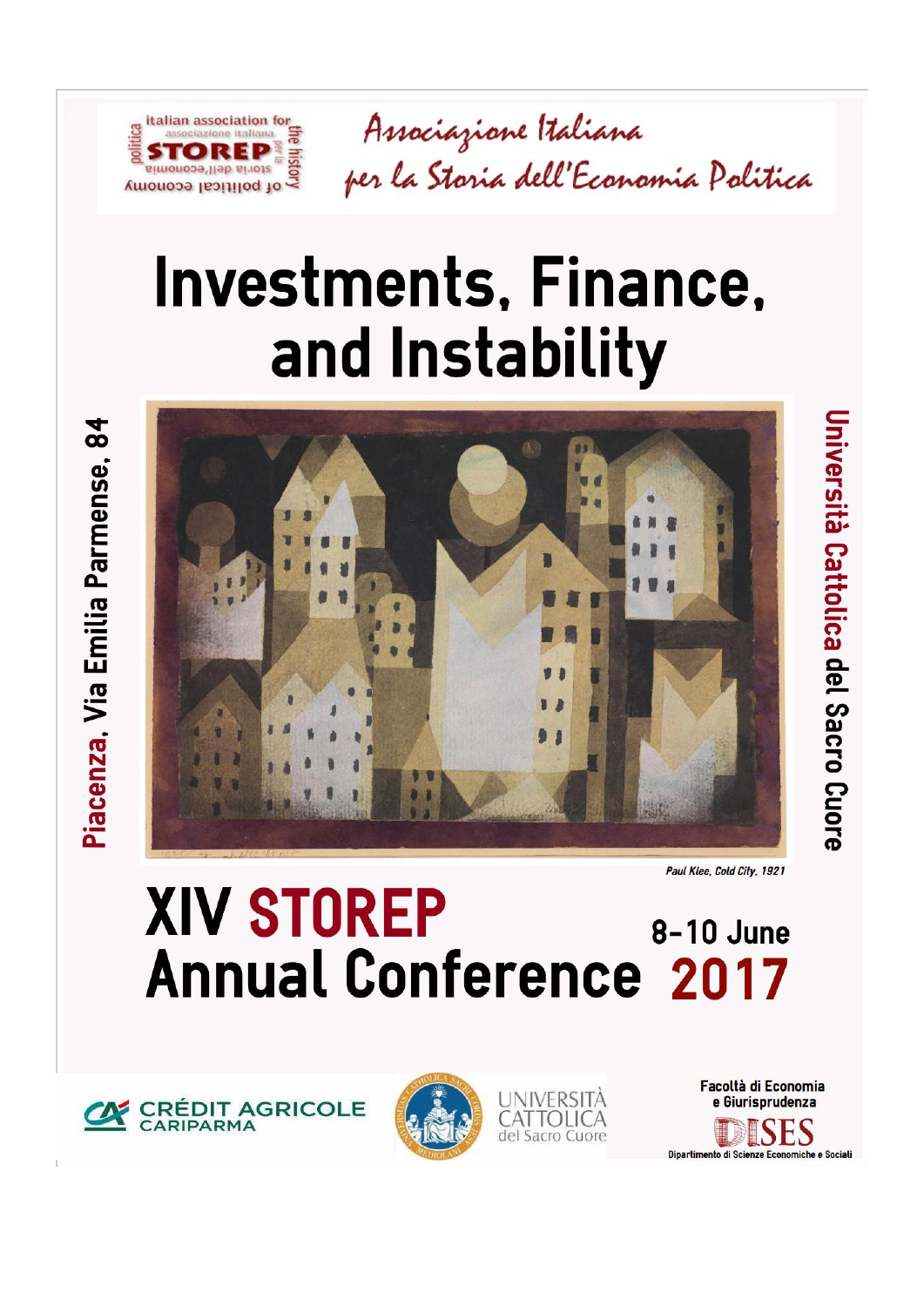### **GENERAL PROGRAM** *STOREP 2017 CONFERENCE*

 Università Cattolica del Sacro Cuore, 8-10 June 2017 Via Emilia Parmense 84, Piacenza

#### **THURSDAY, JUNE 8**

| 11.00-13.00     | Rethinking Economics @ STOREP 2017:    | Sala Piana                        |
|-----------------|----------------------------------------|-----------------------------------|
|                 | Dialogue with Randall Wray             |                                   |
| 13.00-14.00     | Registration / Light lunch             | Sala Piana/Foyer                  |
| 14.00-14.30     | Welcome addresses                      | Sala Piana                        |
|                 | 14.30-16.00 Parallel sessions 1        | R. 23, 24, 25, 26, 27             |
| $16.00 - 17.00$ | PLENARY: Keynote Speaker, Randall Wray | Sala Piana                        |
| 17.00-17.15     | Coffee break                           | Foyer                             |
| $17.15 - 18.45$ | Parallel sessions 2                    | R. 23, 24, 25, 26, 27, Sala Piana |
| 19.00-          | Visit to Galleria Alberoni             |                                   |
| 20.00           | Welcome cocktail                       | Il Barino, Piazza Cavalli, 1      |

#### **FRIDAY, JUNE 9**

| 9.30-11.00  | Parallel sessions 3                     | R. 23, 24, 25, 26, 27                   |
|-------------|-----------------------------------------|-----------------------------------------|
| 11.00-11.30 | Coffee break                            | Foyer                                   |
| 11.30-12.30 | PLENARY: Raffaelli Lecture, Marco Dardi | Sala Piana                              |
| 12.30-14.00 | Lunch                                   | Foyer                                   |
| 14.00-15.30 | Parallel sessions 4                     | R. 23, 24, 25, 26, 27, Sala Piana       |
| 15.30-16.00 | Coffee break                            | Foyer                                   |
| 16.00-17.00 | <b>STOREP Members annual meeting</b>    | Sala Piana                              |
| 17.00-18.30 | PLENARY: Round Table                    | Sala Piana                              |
| 20.30       | Social dinner                           | Grand Hotel Roma, Via<br>Cittadella, 14 |

#### **SATURDAY, JUNE 10**

|             | 9.00-10.30 Parallel sessions 5     | R. 23, 24, 25, 26, 27                         |
|-------------|------------------------------------|-----------------------------------------------|
|             | 10.30-11.30 Coffee break           | Foyer                                         |
| 11.00-12.30 | Parallel sessions 6                | R. 23, 24, 25, 26, 27                         |
| 12.30-13.30 | Dialoghi di Economia / Documentary | Sala Piana / tba                              |
| 13.30-14.30 | Lunch                              | Refectory                                     |
| 14.30       | Tour                               | Castello di Torrechiara,<br>Langhirano, Parma |

**ORGANIZING COMMITTE**: Angela Ambrosino (Università di Torino), Enrico Bellino (Università Cattolica di Piacenza), Sebastiano Nerozzi (Università Cattolica, Milano), Nicolò Pecora (Università Cattolica di Piacenza), Silvia Platoni (Università Cattolica, Milano)

**SCIENTIFIC COMMITTEE**: Enrico Bellino (Università Cattolica di Piacenza), Giancarlo Bertocco (Università dell'Insubria), Katia Caldari (Università di Padova), Mario Cedrini (Università di Torino), Maria Cristina Marcuzzo (Università La Sapienza, Roma), Andrea Salanti (Università di Bergamo)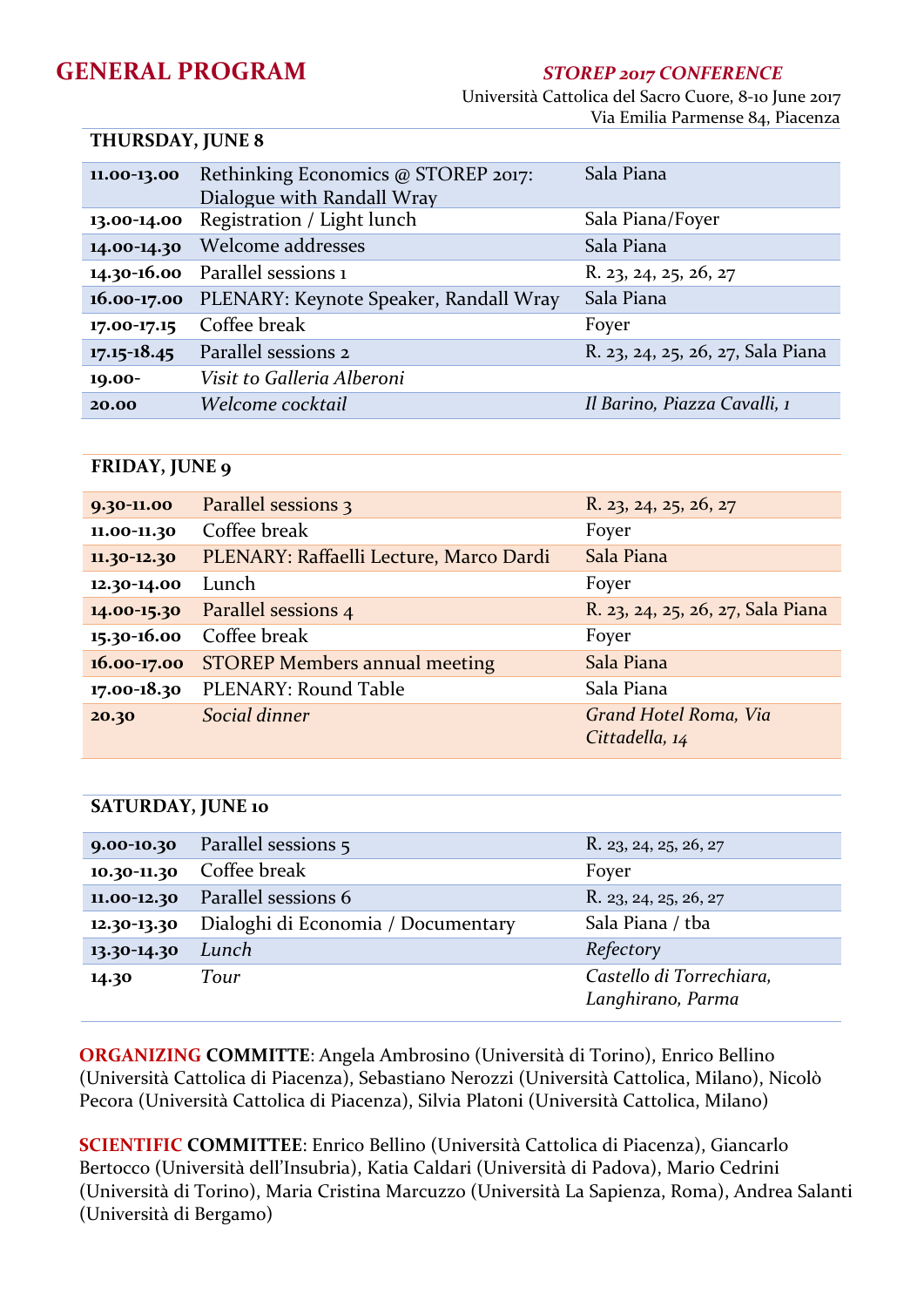#### **THURSDAY, JUNE 8, 14.30 – 16.00**

- **1. ALVES, C.C.,** *Reassessing the role of government bonds within the public debt debate* (d:
	- **Caserta**) **2. FORGES DAVANZATI, G.,** *Income inequality, public debt and social cohesion. A Post-Keynesian-institutional approach* (d: **Marcuzzo**)
	- **3. GENTILUCCI, E.,** *From the private debt crisis to the public debt crisis* (d: **Caserta**)

**1.2 – THE ECONOMIC AND MORAL EFFICIENCY OF CAPITALISM**

#### **[R.24]** (Chair: **GIGLIOBIANCO, A.**)

- **1. BERTOCCO, G. & KALAIZIĆ, A.,** *How much does finance benefit society?* (d: **Gigliobianco**)
- **2. CARABELLI, A. & CEDRINI, M.A.,** *Great expectations and final delusion. Keynes and the ultimate values of capitalism* (d: **Perri**)
- **3. TORI, D.,** *The impacts of rent incomes on capitalist accumulation: Towards coherence* (d: **Perri**)

### **1.3 – ITALY IN THE CRISIS [R.25]** (Chair: **PILUSO, G.**)

- **1. MARINUZZI, G., NICOLAI, M., & TORTORELLA, W.,** *Blended funding: A new paradigm for relaunching public investments in Italy* (d: **Giangrande**)
- **2. MICHELAGNOLI, G. & MONTICELLI, A.,** *Investments and entrepreneurial expectations in Italy (2007-2014)* (d: **Giangrande**)
- *3.* **SANDONÀ, L.,** *The Italian central bank independence: A forward-looking decision?* (d: **Piluso**)

### **1.4** – **PIERO SRAFFA [R.26]**(Chair: **FRATINI, S.M.**)

- **1. CHIODI, G.,** *Sraffa's silenced revival of the classical economists and of Marx* (d: **Naldi**)
- **2. DE LEO, M.,** *The First Edition of Ricardo's Principles: A Connection Between the Corn Model and the Search for an Invariable Measure of Value* (d: **Naldi**)
- **3. SINHA, A.,** *My Sraffa* (d: **Fratini**)

#### **1.5 – THE CLASSICAL-KEYNESIAN APPROACH TO DEMAND-LED GROWTH: THE QUESTION OF ADJUSTMENT OF CAPACITY TO AGGREGATE DEMAND**

### **[R.27]**(Chair: **DI MATTEO, M.**)

- **1. GIRARDI, D., & PARIBONI, R.,** *Autonomous demand and the investment share: Empirical evidence and macroeconomic implications* (d: Alberto **Botta**)
- **2. TREZZINI, A.,** *Harrodian instability: A misleading concept* (d: Alberto **Botta**)
- **3. PALUMBO, A., & TREZZINI, A.,** *Fluctuations and growth: A reflection on the investment function* (d: Massimo **Di Matteo**)

#### **STOREP 2017 Conference Themes**

**FINANCE AND INSTABILITY CHALLENGES FOR CAPITALISM GLOBAL CRISIS AND ITS VICTIMS HISTORY OF ECONOMIC THOUGHT METHODS AND PHILOSOPHY OF ECONOMICS ECONOMIC THEORIES MISCELLANEOUS TOPICS**

### **1.1 – FINANCE AND DISTRIBUTION [R.23]** (Chair: **MARCUZZO, M.C.**)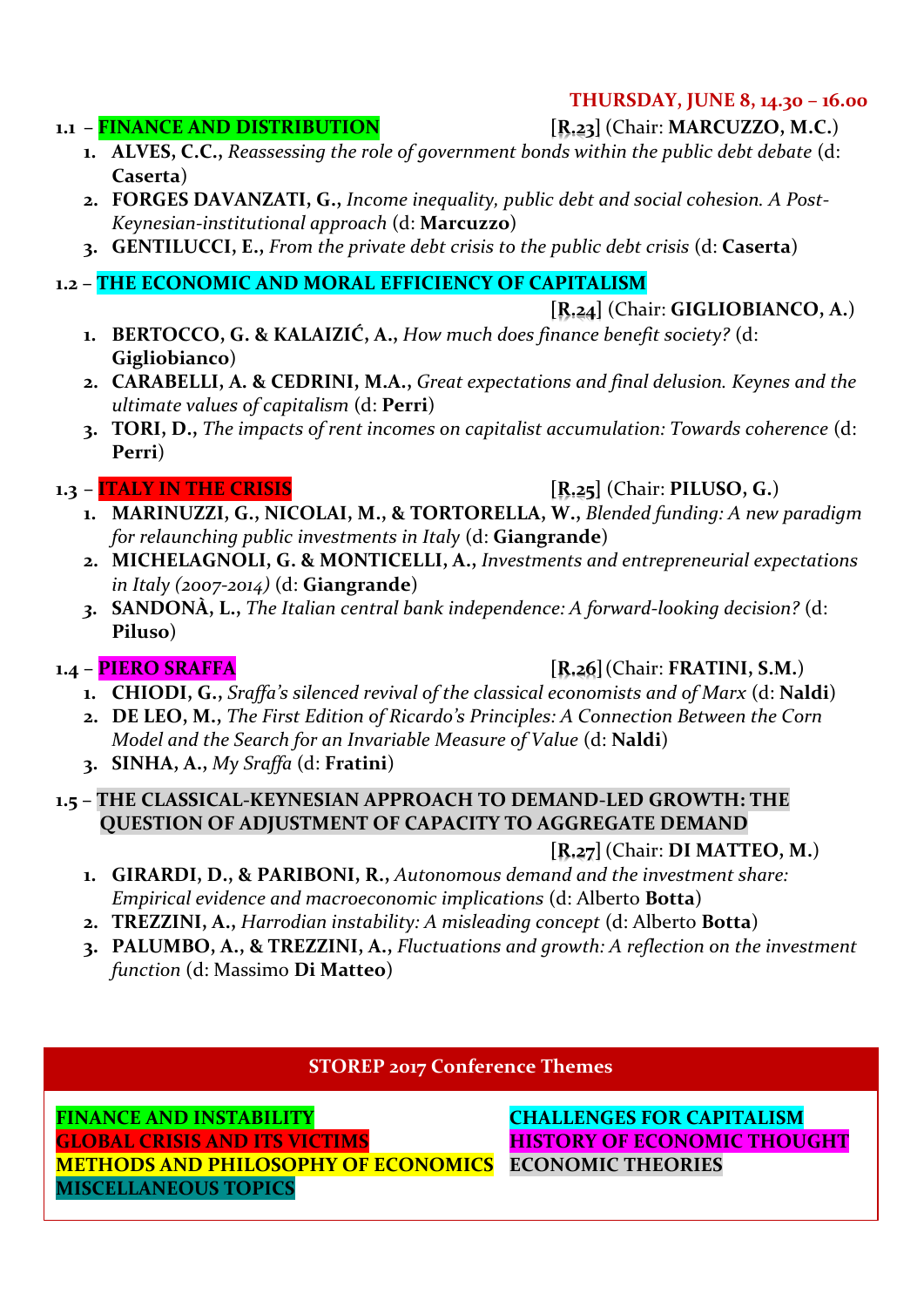#### **THURSDAY, JUNE 8, 17.15 – 18.45**

#### **2.1 – POST-KEYNESIAN MONETARY AND FINANCIAL THEORIES**

#### **[Sala Piana]** (Chair: **WRAY, L.R.**)

- **1. BOTTA, A., CAVERZASI, E., & TORI, D.,** *The macroeconomics of shadow banking* (d: **Carabelli**)
- **2. CESARATTO, S.,** *Beyond the circuit: Endogenous money and the theory of long-period effective demand* (d: **Carabelli**)
- **3. NERSISYAN, Y.,** *Minsky's money manager capitalism through Veblen's degrees of separation* (d: **Wray**)

#### **2.2 – INVESTMENTS [R.23]** (Chair: **SUNNA, C.**)

- **1. DI LIBERO, R.,** *Investment modalities in medical economics to alter pathophysiological metrics, decrease fiscal/societal burden and increase productive capacity* (d: **Guarascio**)
- **2. GIANNOCCOLO, P., & PLATONI, S.,** *Firms localization: Fiscal competition and other determinants* (d: **Guarascio**)
- **3. VIEIRA MANDARINO, G.,** *Investment financing in Brazil: The case for manufacturing companies* (d: **Sunna**)

#### **2.3 – SAY, BROCARD, PERROUX: THE MÉCANISM SOCIAL OF ECONOMY FROM THE AGE OF EUROPEAN RESTORATION TO THE EUROPEAN COMMON MARKET**

#### **[R.24]** (Chair: **PIGNOL, C.)**

Association Charles Gide

- **1. BIENTINESI, F.,** *Lucien Brocard's "critical fortune" in Italy in the thirties* (d: **Pignol**)
- **2. CALDARI, K.,** *Values versus things: François Perroux's critique of the European integration process* (d: **Bientinesi**)
- **3. SOLIANI, R.,** *J.-B. Say: political economy and social justice* (d: **Tiran**)

- **2.4 – RATIONALITY [R.25]** (Chair: **SALANTI, A.**)
	- **1. AMBROSINO, A.,** *The role of agents' propensity toward conformity and independence in the process of institutional change* (d: **Gurpinar**)
	- **2. PETRACCA, E.,** *Adapting to economics: Simon's modular bounded rationality* (d: **Gurpinar**)
	- **3. ZAPPIA, C.,** *Rationality under uncertainty: Daniel Ellsberg's criticism of the consistency viewpoint* (d: **Salanti**)

### **2.5 – NEOCLASSICAL THEORIES CRITICALLY APPRAISED [R.26]**(Chair: **PETRI, F.**)

- **1. FRATINI, S.M.,** *Neoclassical theories of stationary relative prices and the supply of capital* (d: **Chiodi**)
- **2. GIRARDI, D.,** *Old and new formulations of the neoclassical theory of aggregate investment: A critical review* (d: **Chiodi**)
- **3. TRABUCCHI, P. & DVOSKIN, A.,** *Equilibrium and Capital. Hicks as a critic of the neo-Walrasian notion of equilibrium* (d: **Petri**)

### **2.6 – THE POLITICAL ECONOMY OF CORPORATE LAW [R.27]**(Chair: **MORRONI, M.**)

- **1. GINDIS, D.,** *Ernst Freund as precursor of the rational study of corporate law* (d: **Perrone**)
- **2. GIOCOLI, N.,** *The classical political economy of American corporate law in the Gilded Age* (d: **Morroni**)
- **3. VATIERO, M.,** *Darwinian political economy: The case of the evolution of corporate governance structures* (d: **Perrone**)

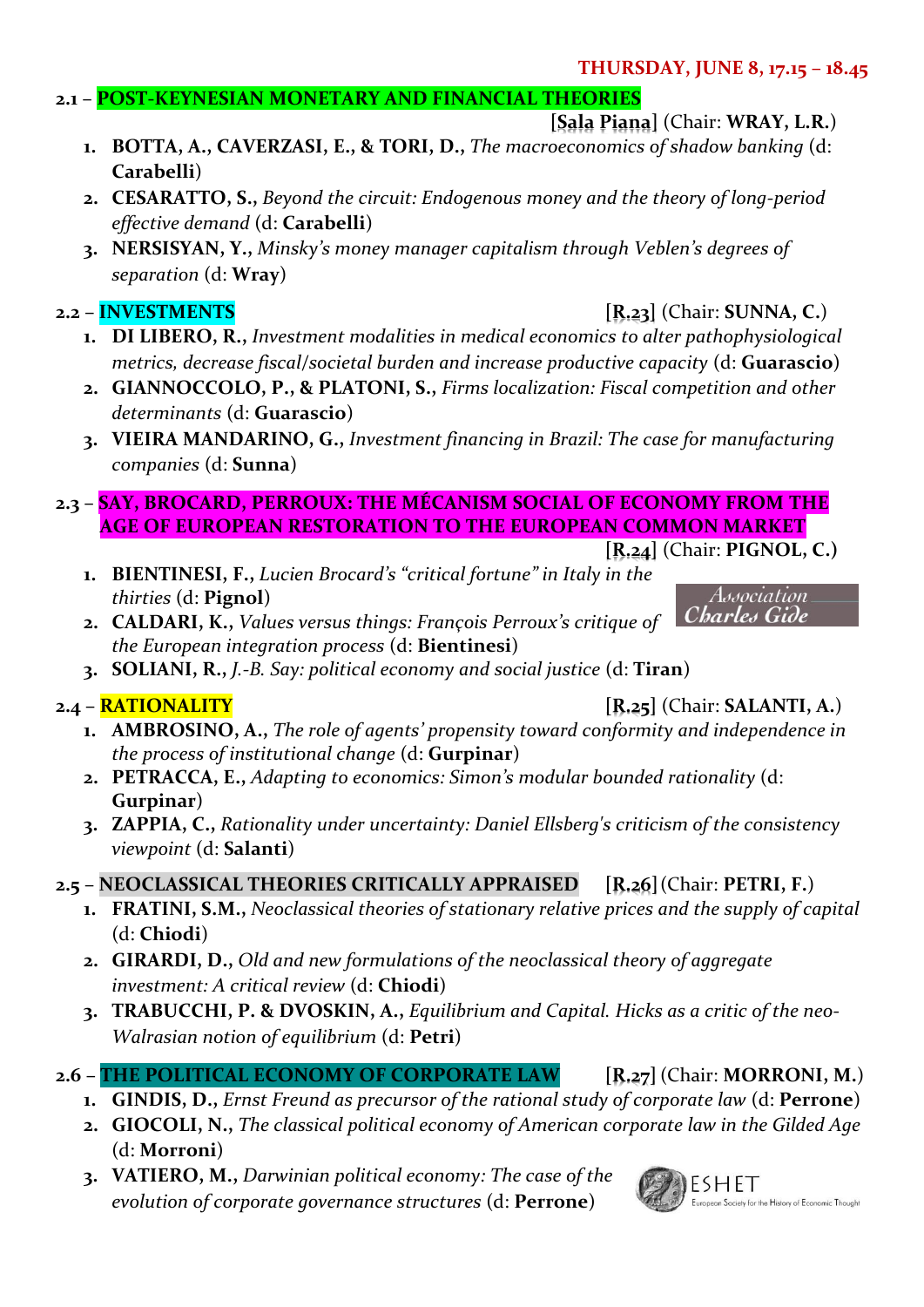#### **FRIDAY, JUNE 9, 9.30 – 11.00**

- **3.1 – BANKS ON THE VERGE OF A NERVOUS BREAKDOWN: BANKING CRISIS AND ECONOMIC POLICIES IN THE 20th CENTURY [R.23]** (Chair: **MAES, I.**)
	- **1. ASSO, P., & NEROZZI, S.,** *Preserving financial stability in times of crisis. A tale of two public banks: Monte dei Paschi di Siena and Banco di Sicilia, 1929-1981* (d: **Maes**)
	- **2. PAVARIN, A.,** *The impact of the Great Depression on Credito Italiano (1929-1934): Evidence from its balance sheets* (d: **Rancan**)
	- **3. PILUSO, G.,** *Why did Italy leave free-banking? The rationale for central banking in the interwar years* (d: **Rancan**)
- **3.2 – INVESTMENT, FINANCE AND CRISIS IN AN UNEVEN EUROPE**
	- **1. BARBA, A.,** *Self-financing fiscal expansions and public debt sustainability* (d: **Stirati**)
	- **2. BELLOFIORE, R.,** *Finance, industry and imbalances: Questioning the crisis of the Eurozone and the impasses* (d: **Stirati**)
	- **3. GUARASCIO, D., CELI, G., & SIMONAZZI, A.,** *Peripheries are not (all) alike: Eastern and Southern Europe in the long crisis* (d: **Trezzini**)

### **3.3 – MARCELLO DE CECCO'S** *MONEY AND EMPIRE* **[R.25]** (Chair: **PAESANI, P.**)

- **1. CRISTIANO, C.,** Money and Empire *as a contribution to the literature on Keynes. A problem of interpretation* (d: **Deleplace**)
- **2. GIGLIOBIANCO, A.,** *The impact of* Money and Empire *on economic and historical literature* (d: **Paesani**)
- **3. ROSSELLI, A.,** *Re-reading* Money and Empire *by Marcello De Cecco* (d: **Deleplace**)

### **3.4 – LEXICON OF ECONOMICS [R.26]** (Chair: **GIOCOLI, N.**)

- **1. AMBROSINO, A., CEDRINI, M.A., DAVIS, J.B. & FIORI, S.,** *Economics… modeled. What topic modelling could reveal about the evolution of economics* (d: **Salanti)**
- **2. TALAMO, G.M.C. & CORSO, L.,** *Crisis and vulnerability* (d: **Giocoli)**
- **3. VATIERO, M.,** *What is a transaction in the transaction cost economics?* (d: **Giocoli)**

### **3.5 – CLASSICAL AND NEOCLASSICAL THEORIES [R.27]** (Chair: **CARTELIER, J.)**

- **1. BELLINO, E. & SERRANO, F.,** *Gravitation of market prices towards production prices: Some new results* (d: **Trabucchi**)
- **2. DI MATTEO, M.,** *The classical macro theory of product and employment: Hicks or Pigou?* (d: **Trabucchi**)
- **3. PETRI, F.,** *The "Hicksian-Keynesian" versus the neo-Walrasian treatment of disequilibrium consumer incomes, and the implication for the tâtonnement in intertemporal general equilibrium* (d: **Cartelier**)

### **STOREP 2017 Invited Speakers**

L. Randall **Wray** (Levy Economics Institute of Bard College, NY) Pietro **Alessandrini** (Università Politecnica delle Marche) Marco **Dardi** (Università di Firenze) Francesco **Daveri** (Università Cattolica del Sacro Cuore, Piacenza) Domenico **Delli Gatti** (Università Cattolica del Sacro Cuore, Milano)

**[R.24]** (Chair: **TREZZINI, A.**)

Società Italiana degli Economisti



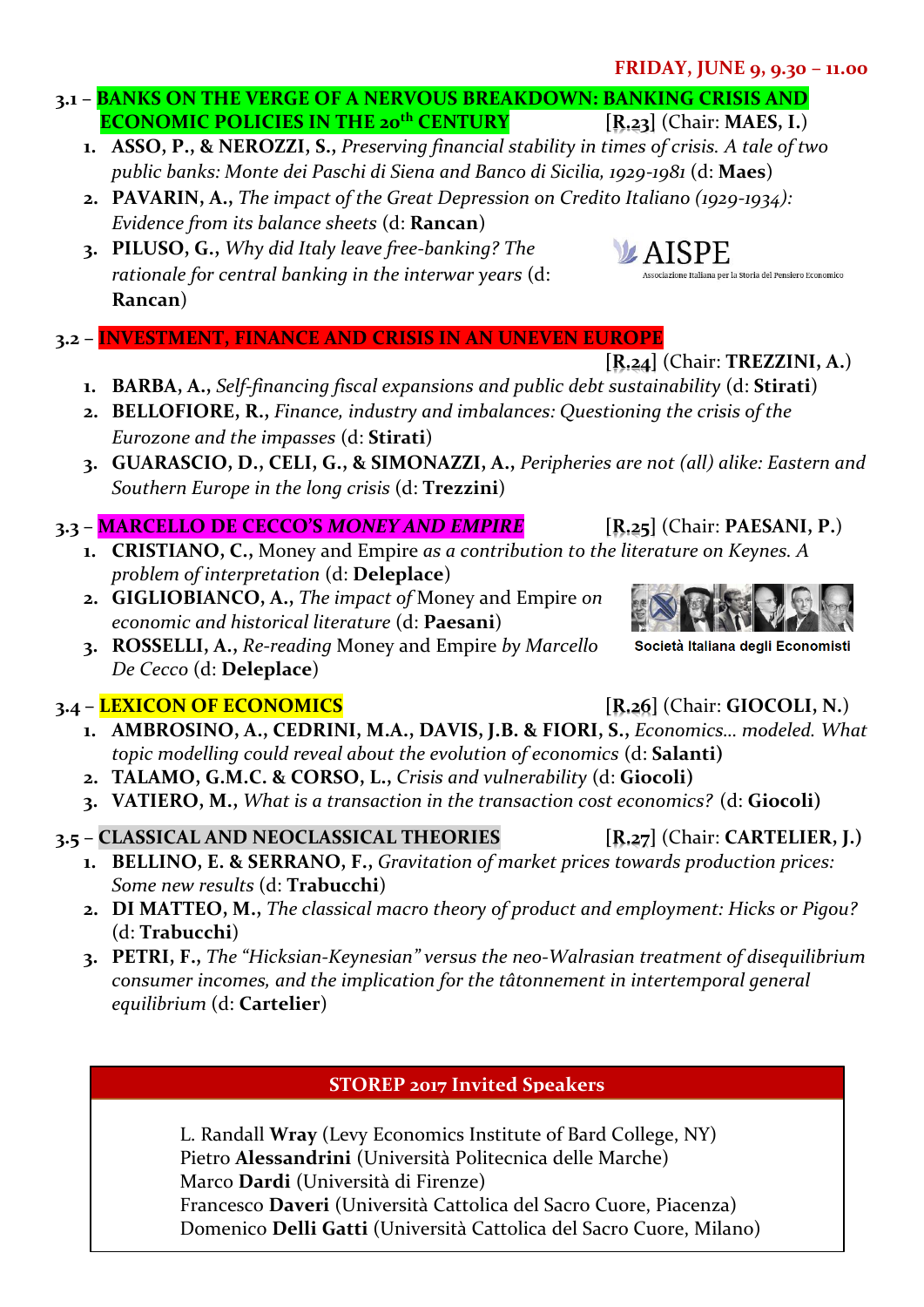#### **FRIDAY, JUNE 9, 14.00 – 15.30**

#### **4.1 – PUBLIC FINANCE [Sala Piana]** (Chair: **FORGES DAVANZATI, G.)**

- **1. CIAMPINI, G.,** *Protestantism, the decisional process and redistributive policies in James M. Buchanan's thought* (d: **Forges Davanzati**)
- **2. CICCONE, R.,** *On the fallacies of rationality of the 'Ricardian Equivalence'* (d: **Barba**)
- **3. SILVESTRI, P.,** *Tax justice as reciprocity: Between exchange and gift* (d: **Barba**)
- **4.2 – RETHINKING REFORMS AT AN EPOCH OF CRISIS**

**[R.23]** (Chair: **SIMONAZZI, A.**)

- **1. GIANGRANDE, N.,** *The CGIL's interpretation of the Italian economic decline and its proposals to tackle it (2003-2013)* (d: **Sandonà**)
- **2. FONTANARI, C.,** *Labour market reforms in Italy: Structural transformations and effects on labour productivity* (d: **Simonazzi**)
- **3. SPAGANO, S.,** *From the enterprise to the speculation: The evolving financial institutions* (d: **Pariboni**)

### **4.3 – CAMBRIDGE, KEYNES AND BEYOND [R.24]** (Chair: **FANTACCI, L.**)

- **1. MARCUZZO, M.C.,** *Is there a Cambridge approach to economics?* (d: **Nerozzi**)
- **2. SANFILIPPO, E.,** *Keynes's trading on Wall Street: Did he follow the same behavior when investing for himself and for King's? A note* (d: **Marcuzzo**)
- **3. SAU, L.,** *Macroeconomic insights in the aftermath of the great financial crisis* (d: **Nerozzi**)

### **4.4 – ECONOMIC THOUGHT OUTSIDE THE DISCIPLINE [R.25]** (Chair: **PERROTTA, C.)**

- **1. GUZZONE, G.,** *Some notes on Keynes and Keynesianism in the «Prison Notebooks»: A contribution to the reconstruction of Gramsci's economic thought* (d: **Cremaschi**)
- **2. NALDI, N.,** *Antonio Gramsci and Piero Sraffa: Their relationship up to Gramsci's death (1919-1937)* (d: **Perrotta**)
- **3. ÖZVEREN, E. & GURPINAR, E.,** *Karl Polanyi's work and the place of knowledge and science in our times* (d: **Cremaschi**)

### **4.5 – POSTWAR MONETARY DEBATES [R.26]** (Chair: **ALESSANDRINI, P.**)

- **1. CRISTIANO, C. & PAESANI, P.,** *The case for a 'reverse' trade-off. A contextualization of the Phillips's curve based on the documents of the Radcliffe Committee on monetary policy* (d: **De Antoni**)
- **2. MAES, I. & CLEMENT, P.,** *Alexandre Lamfalussy and the monetary policy debates among central bankers at the end of the 70s* (d: **Alessandrini**)
- **3. RANCAN, A.,** *The MPS model and post war monetary debate (1960s-1970s)* (d: **De Antoni**)

### **4.6 – OPENING THE PANDORA'S BOX: GENDER AND MIGRATION IN ITALY**

**[R.27]** (Chair: **CORSI, M.)**

- **1. BERTOLINO, F.,** *Diverging gender equality trajectories in Italy and Spain meet austerity: The end of progressive policy making?* (d: **Zacchia**)
- **2. DE ANGELIS, M., & CORSI, M.,** *Do Italian migrants' entrepreneurs have a different level of risk aversion compared to non-entrepreneurs migrants?* (d: **Zacchia**)
- **3. PICCHI, S.,** *Do personal care and domestic workers suffer from a wage penalty? The case of Italy* (d: **Corsi**)





*[www.storep.org](http://www.storep.org/)*

*facebook.com/STOREP.org*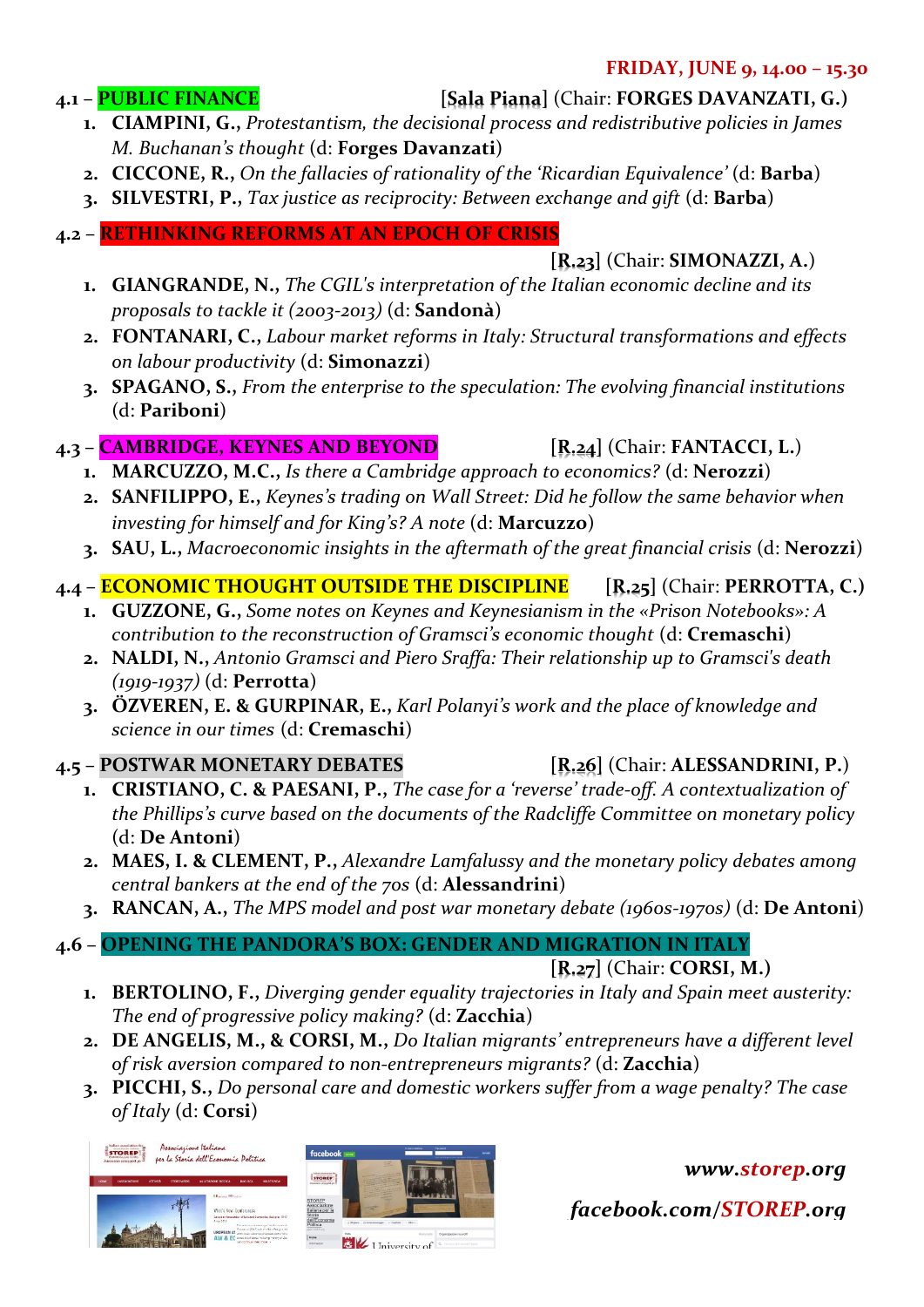#### **SATURDAY, JUNE 10, 9.00 – 10.30**

#### **5.1 – ECONOMIC DYNAMICS IN FINANCIAL AND HOUSING MARKET MODELS**

#### **[R.23]** (Chair: **PECORA, N.**)

ASSOCIAZIONE PER LA MATEMATICA<br>APPLICATA ALLE SCIENZE ECONOMICHE

- **1. DIECI, R.,** *Heterogeneous beliefs, nonlinear dynamics and housing market instability* (d: **Agliari**)
- **2. NAIMZADA, A.,** *Real and money and financial interacting markets* (d: **Pecora**)
- **3. TRAMONTANA, F.,** *Bubbles and crashes in financial market models with heterogeneous traders and regime switching* (d: **Agliari**)

#### **5.2 – RICARDO [R.24]** (Chair: **SINHA, A.)**

**E SOCIALI** 

HH

- **1. CREMASCHI, S.,** *Philosophico-theological themes in David Ricardo's papers and correspondence: natural morality, toleration, theodicy* (d: **Cartelier**)
- **2. DELEPLACE, G.,** *Ricardo's theory of money in* Principles *after 200 years: Archaic or ahead of its time?* (d: **Cartelier**)
- **3. SALVADORI, N., FRENI, G. & SIGNORINO, R.,** *Back to agriculture? Malthus (1817 and 1826), Torrens (1815) and Ricardo (1822) on International Trade and Structural Change* (d: **Sinha**)

#### **5.3 – PHILOSOPHY AND METHODOLOGY OF ECONOMICS [R.25]** (Chair: **ZAPPIA, C.)**

- **1. BÖGENHOLD, D.,** *Schumpeter and methodological individualism: Problems of coherence* (d: **Cristiano**)
- **2. LEVIAUX, P.,** *Reappraising Marshall's mecca in the 21st Century: An essay on competition, selection and evolution in economics and biology* (d: **Cristiano**)
- **3. PIGNOL, C. & CHOTTIN, M.,** *«As a machine without friction». The market according to Walras: a fiction inherited from classical science* (d: **Zappia**)

#### **5.4 – UTILITY AND TIME IN ECONOMIC THEORY [R.26]** (Chair: **GINDIS, D.)**

- **1. MOSCATI, I.,** *Philosophical issues in the history of utility measurement* (d: **Gindis**)
- **2. PIGNALOSA, D.,** *The modern model of intertemporal utility maximization: Empirical roots and theoretical implications* (d: **Petracca**)
- *3.* **VITTUCCI MARZETTI, G., & MORRONI, M.,** *Time in production economics: A brief historical excursus* (d: **Gindis**)

#### **5.5 – ROUND TABLE ON TEACHING ECONOMICS [R.27]** (Chair: **STIRATI, A.)**

- **1. CESARATTO, S.,** *My "six-lectures" book and my teaching experience – how to introduce different approaches to economic analysis*
- **2. DARDI, M.,** *What, to whom, to what purpose? Three questions on the teaching of economics*
- **3. SALANTI, A.,** *Teaching microeconomics* Discussants: **Rethinking Economics**

#### **STOREP 2017 Keynote Lectures**

JUNE 8, h. 16: **WRAY, L. Randall (Keynote speaker;** Chair: Bellino, Enrico**)**  *Can the government go broke? An examination of Hyman P. Minsky's position*

 JUNE 9, h. 11.30: **DARDI, Marco (Raffaelli lecture;** Chair: Marcuzzo, Maria Cristina**)**  *The pattern/invention scheme in Marshallian economics*

JUNE 9, h. 17: **Round Table: Investments, Finance, and Instability** (Chair: Stirati, Antonella)  **ALESSANDRINI, Pietro,** *Investment, finance and instability: The regulation-deregulation pendulum*  **DAVERI, Francesco,** *Can economists make better predictions than in the past?*  **DELLI GATTI, Domenico,** *Financial instability and complexity*